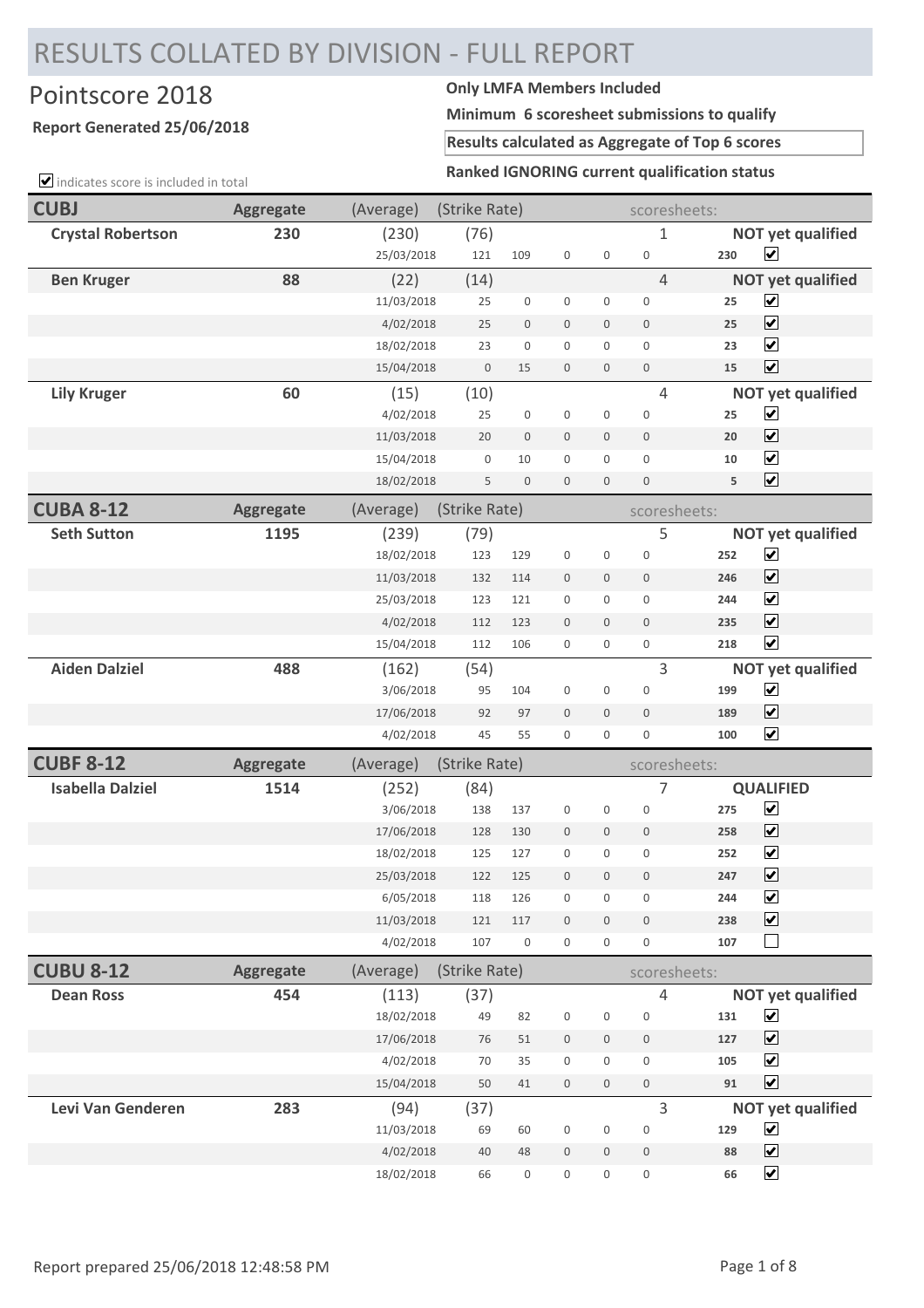| <b>YMR 13-14</b>        | <b>Aggregate</b> | (Average)               | (Strike Rate) |                  | scoresheets:                         |                                      |                             |            |                                    |
|-------------------------|------------------|-------------------------|---------------|------------------|--------------------------------------|--------------------------------------|-----------------------------|------------|------------------------------------|
| <b>SAM RAWLINSON</b>    | 208              | (208)                   | (69)          |                  |                                      |                                      | $\mathbf{1}$                |            | <b>NOT yet qualified</b>           |
|                         |                  | 11/03/2018              | 99            | 109              | $\boldsymbol{0}$                     | $\boldsymbol{0}$                     | $\boldsymbol{0}$            | 208        | $\overline{\mathbf{v}}$            |
| <b>YMR 15-17</b>        | Aggregate        | (Average)               | (Strike Rate) |                  |                                      |                                      | scoresheets:                |            |                                    |
| <b>Cooper Macalpine</b> | 237              | (237)                   | (79)          |                  |                                      |                                      | $\mathbf 1$                 |            | <b>NOT yet qualified</b>           |
|                         |                  | 25/03/2018              | 118           | 119              | $\boldsymbol{0}$                     | $\boldsymbol{0}$                     | $\boldsymbol{0}$            | 237        | $\overline{\mathbf{v}}$            |
| YU                      | <b>Aggregate</b> | (Average)               | (Strike Rate) |                  |                                      |                                      | scoresheets:                |            |                                    |
| <b>Jodi Faux</b>        | 855              | (142)                   | (51)          |                  |                                      |                                      | 6                           |            | <b>QUALIFIED</b>                   |
|                         |                  | 18/02/2018              | 101           | 89               | $\boldsymbol{0}$                     | $\boldsymbol{0}$                     | $\boldsymbol{0}$            | 190        | $\blacktriangledown$               |
|                         |                  | 25/03/2018              | 90            | 83               | $\mathbf 0$                          | $\mathbf 0$                          | $\mathbf 0$                 | 173        | $\overline{\mathbf{v}}$            |
|                         |                  | 15/04/2018              | 82            | 80               | $\boldsymbol{0}$                     | 0                                    | $\boldsymbol{0}$            | 162        | $\overline{\mathbf{v}}$            |
|                         |                  | 3/06/2018               | 82            | 69               | $\mathbf 0$                          | $\mathbf 0$                          | $\mathbf 0$                 | 151        | $\overline{\mathbf{v}}$            |
|                         |                  | 4/02/2018               | 64            | 56               | $\boldsymbol{0}$                     | 0                                    | $\boldsymbol{0}$            | 120        | $\blacktriangledown$               |
|                         |                  | 17/06/2018              | 59            | $\boldsymbol{0}$ | $\mathbf 0$                          | $\boldsymbol{0}$                     | $\boldsymbol{0}$            | 59         | $\overline{\mathbf{v}}$            |
| <b>YF</b>               | <b>Aggregate</b> | (Average)               | (Strike Rate) |                  |                                      |                                      | scoresheets:                |            |                                    |
| <b>Sarah Keene</b>      | 746              | (248)                   | (82)          |                  |                                      |                                      | 3                           |            | <b>NOT yet qualified</b>           |
|                         |                  | 18/02/2018              | 137           | 144              | $\boldsymbol{0}$                     | $\boldsymbol{0}$                     | $\boldsymbol{0}$            | 281        | $\blacktriangledown$               |
|                         |                  | 15/04/2018              | 109           | 137              | $\mathbf 0$                          | $\boldsymbol{0}$                     | $\boldsymbol{0}$            | 246        | $\overline{\mathbf{v}}$            |
|                         |                  | 4/02/2018               | 105           | 114              | $\boldsymbol{0}$                     | $\mathbf{0}$                         | $\boldsymbol{0}$            | 219        | $\blacktriangledown$               |
| <b>MCU</b>              | Aggregate        | (Average)               | (Strike Rate) |                  |                                      |                                      | scoresheets:                |            |                                    |
| <b>Ronald Scott</b>     | 1042             | (208)                   | (69)          |                  |                                      |                                      | 5                           |            | <b>NOT yet qualified</b>           |
|                         |                  | 17/06/2018              | 97            | 130              | $\boldsymbol{0}$                     | $\boldsymbol{0}$                     | $\boldsymbol{0}$            | 227        | $\blacktriangledown$               |
|                         |                  | 3/06/2018               | 110           | 114              | $\boldsymbol{0}$                     | $\mathbf 0$                          | $\mathbf 0$                 | 224        | $\overline{\mathbf{v}}$            |
|                         |                  | 25/03/2018              | 94            | 118              | 0                                    | 0                                    | $\boldsymbol{0}$            | 212        | $\blacktriangledown$               |
|                         |                  | 6/05/2018               | 96            | 96               | $\boldsymbol{0}$                     | $\mathbf 0$                          | $\boldsymbol{0}$            | 192        | $\blacktriangledown$               |
|                         |                  | 18/02/2018              | 94            | 93               | $\boldsymbol{0}$                     | $\mathbf 0$                          | $\boldsymbol{0}$            | 187        | $\blacktriangledown$               |
| <b>Paul Lovelock</b>    | 179              | (179)                   | (59)          |                  |                                      |                                      | $\mathbf{1}$                |            | <b>NOT yet qualified</b>           |
|                         |                  | 18/02/2018              | 84            | 95               | 0                                    | $\boldsymbol{0}$                     | $\boldsymbol{0}$            | 179        | $\overline{\mathbf{v}}$            |
| <b>RU</b>               | <b>Aggregate</b> | (Average)               | (Strike Rate) |                  |                                      |                                      | scoresheets:                |            |                                    |
| <b>Michelle Ross</b>    | 845              | (140)                   | (46)          |                  |                                      |                                      | $\overline{7}$              |            | <b>QUALIFIED</b>                   |
|                         |                  | 3/06/2018               | 82            | 93               | $\boldsymbol{0}$                     | 0                                    | $\boldsymbol{0}$            | 175        | $\blacktriangledown$               |
|                         |                  | 25/03/2018              | 96            | 74               | $\,0\,$                              | $\mathbf 0$                          | $\boldsymbol{0}$            | 170        | $\overline{\mathbf{v}}$            |
|                         |                  | 11/03/2018              | 74            | 61               | $\boldsymbol{0}$                     | 0                                    | $\boldsymbol{0}$            | 135        | $\blacktriangledown$               |
|                         |                  | 18/02/2018              | 58            | $71\,$           | $\boldsymbol{0}$                     | $\boldsymbol{0}$                     | $\boldsymbol{0}$            | 129        | $\blacktriangledown$               |
|                         |                  | 4/02/2018               | 61            | 61               | $\boldsymbol{0}$                     | $\mathsf 0$                          | $\boldsymbol{0}$            | 122        | $\blacktriangledown$               |
|                         |                  | 17/06/2018              | 51            | 63               | $\boldsymbol{0}$                     | $\boldsymbol{0}$                     | $\,0\,$                     | 114        | $\overline{\mathbf{v}}$            |
|                         |                  | 15/04/2018              | 43            | 69               | $\boldsymbol{0}$                     | 0                                    | $\boldsymbol{0}$            | 112        | $\mathcal{L}$                      |
| <b>Daniel Ross</b>      | 186              | (186)                   | (62)          |                  |                                      |                                      | $\mathbf{1}$                |            | <b>NOT yet qualified</b>           |
|                         |                  |                         | 96            | 90               | $\boldsymbol{0}$                     | $\boldsymbol{0}$                     | $\boldsymbol{0}$            | 186        | $\blacktriangledown$               |
|                         |                  | 4/02/2018               |               |                  |                                      |                                      |                             |            |                                    |
| <b>Jocelyn Milburn</b>  | 134              | (134)                   | (44)          |                  |                                      |                                      | $\mathbf{1}$                |            | <b>NOT yet qualified</b>           |
|                         |                  | 11/03/2018              | 88            | 46               | $\boldsymbol{0}$                     | $\boldsymbol{0}$                     | $\mathsf{O}\xspace$         | 134        | $\blacktriangledown$               |
| <b>TRAD</b>             | <b>Aggregate</b> | (Average)               | (Strike Rate) |                  |                                      |                                      | scoresheets:                |            |                                    |
| <b>David Saillard</b>   | 1096             | (182)                   | (60)          |                  |                                      |                                      | 8                           |            | <b>QUALIFIED</b>                   |
|                         |                  | 17/06/2018              | 102           | 105              | $\boldsymbol{0}$                     | $\boldsymbol{0}$                     | $\mathsf{O}\xspace$         | 207        | $\blacktriangledown$               |
|                         |                  | 3/06/2018               | 102           | 92               | $\boldsymbol{0}$                     | $\boldsymbol{0}$                     | $\,0\,$                     | 194        | $\overline{\mathbf{v}}$            |
|                         |                  | 25/03/2018              | 100           | 89               | $\boldsymbol{0}$                     | 0                                    | $\boldsymbol{0}$            | 189        | $\blacktriangledown$               |
|                         |                  | 4/02/2018               | 95            | 82               | $\boldsymbol{0}$                     | $\boldsymbol{0}$                     | $\boldsymbol{0}$            | 177        | $\blacktriangledown$               |
|                         |                  | 11/03/2018              | 89            | 79               | $\boldsymbol{0}$                     | 0                                    | $\boldsymbol{0}$            | 168        | $\blacktriangledown$               |
|                         |                  | 18/02/2018              | 89            | 72               | $\boldsymbol{0}$                     | $\boldsymbol{0}$                     | $\,0\,$                     | 161        | $\overline{\mathbf{v}}$            |
|                         |                  | 6/05/2018<br>15/04/2018 | 73<br>91      | 86<br>64         | $\boldsymbol{0}$<br>$\boldsymbol{0}$ | $\boldsymbol{0}$<br>$\boldsymbol{0}$ | $\boldsymbol{0}$<br>$\,0\,$ | 159<br>155 | $\overline{\phantom{a}}$<br>$\Box$ |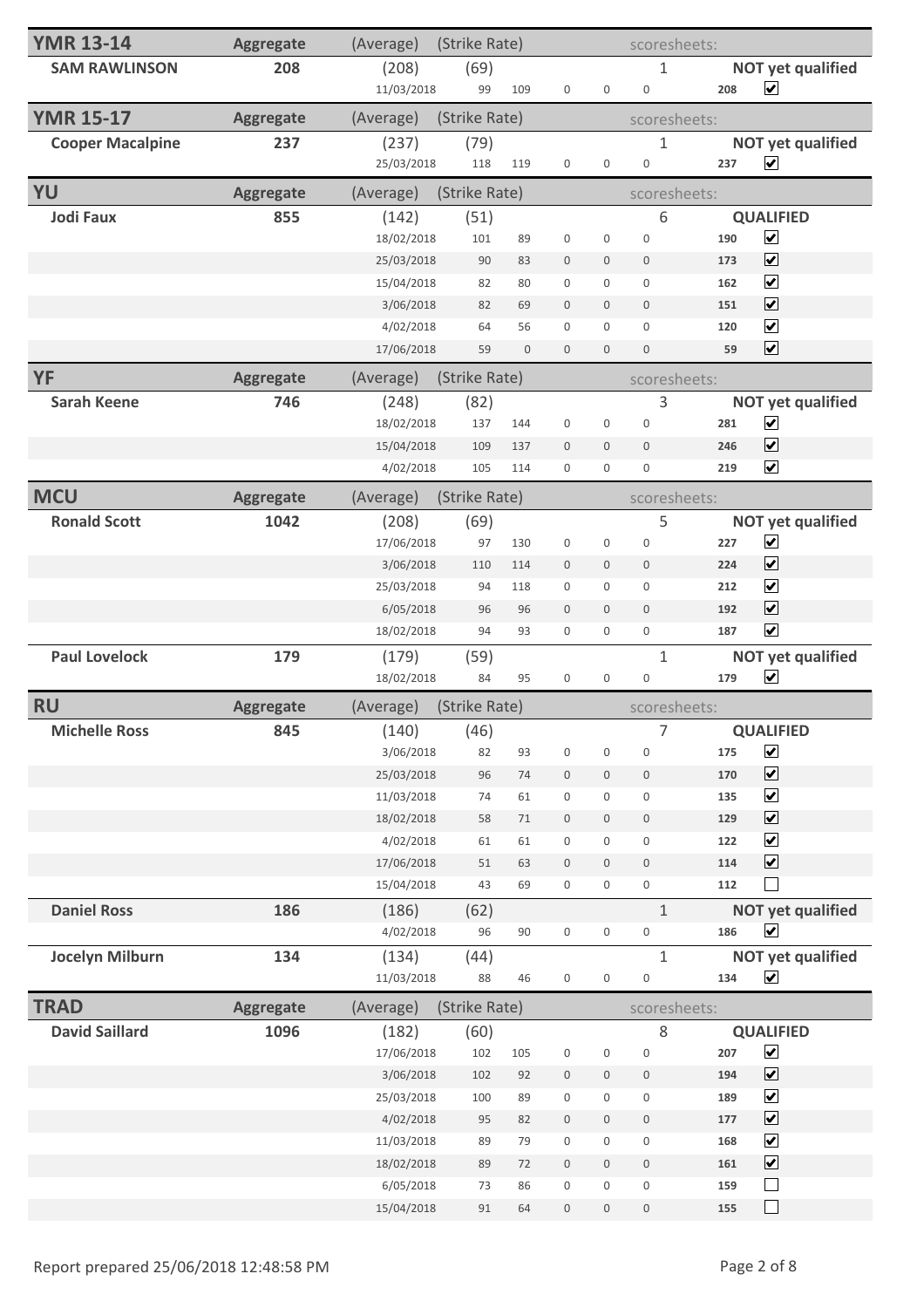| <b>Trevor Evans</b>    | 1065 | (177)      | (59)    |             |                     |                     | 6                   | <b>QUALIFIED</b>                    |
|------------------------|------|------------|---------|-------------|---------------------|---------------------|---------------------|-------------------------------------|
|                        |      | 17/06/2018 | 99      | 92          | $\boldsymbol{0}$    | $\boldsymbol{0}$    | $\boldsymbol{0}$    | $\overline{\mathbf{v}}$<br>191      |
|                        |      | 6/05/2018  | 82      | 108         | $\boldsymbol{0}$    | $\boldsymbol{0}$    | $\boldsymbol{0}$    | $\overline{\mathbf{v}}$<br>190      |
|                        |      | 11/03/2018 | 83      | 95          | $\boldsymbol{0}$    | $\mathbf 0$         | $\mathbf 0$         | $\overline{\mathbf{v}}$<br>178      |
|                        |      | 3/06/2018  | 96      | 82          | $\boldsymbol{0}$    | $\mathbf 0$         | $\boldsymbol{0}$    | $\overline{\mathbf{v}}$<br>178      |
|                        |      | 15/04/2018 | 75      | 93          | $\mathbf 0$         | 0                   | $\mathsf{O}\xspace$ | $\overline{\mathbf{v}}$<br>168      |
|                        |      | 25/03/2018 | 87      | 73          | $\boldsymbol{0}$    | $\mathbf 0$         | $\boldsymbol{0}$    | $\boxed{\blacktriangledown}$<br>160 |
| <b>Daniel Ross</b>     | 940  | (156)      | (52)    |             |                     |                     | 6                   | <b>QUALIFIED</b>                    |
|                        |      | 17/06/2018 | 122     | 100         | $\boldsymbol{0}$    | $\boldsymbol{0}$    | $\boldsymbol{0}$    | $\overline{\mathbf{v}}$<br>222      |
|                        |      | 3/06/2018  | 92      | 105         | $\boldsymbol{0}$    | $\boldsymbol{0}$    | $\boldsymbol{0}$    | $\boxed{\blacktriangledown}$<br>197 |
|                        |      | 25/03/2018 | 66      | 88          | $\boldsymbol{0}$    | 0                   | $\boldsymbol{0}$    | $\blacktriangledown$<br>154         |
|                        |      | 18/02/2018 | 78      | 69          | $\boldsymbol{0}$    | $\mathbf 0$         | $\boldsymbol{0}$    | $\boxed{\blacktriangledown}$<br>147 |
|                        |      | 15/04/2018 | 55      | 69          | $\boldsymbol{0}$    | 0                   | $\boldsymbol{0}$    | $\overline{\mathbf{v}}$<br>124      |
|                        |      | 11/03/2018 | 48      | 48          | $\boldsymbol{0}$    | $\boldsymbol{0}$    | $\boldsymbol{0}$    | $\overline{\mathbf{v}}$<br>96       |
| <b>Paul Lovelock</b>   | 823  | (164)      | (60)    |             |                     |                     | 5                   | <b>NOT yet qualified</b>            |
|                        |      | 3/06/2018  | 92      | 111         | $\boldsymbol{0}$    | $\mathbf 0$         | $\boldsymbol{0}$    | $\blacktriangledown$<br>203         |
|                        |      | 11/03/2018 | 96      | 89          | $\boldsymbol{0}$    | $\boldsymbol{0}$    | $\mathbf 0$         | $\overline{\mathbf{v}}$<br>185      |
|                        |      | 15/04/2018 | 97      | 81          | $\boldsymbol{0}$    | $\mathbf 0$         | $\boldsymbol{0}$    | $\overline{\mathbf{v}}$<br>178      |
|                        |      | 6/05/2018  | 65      | 93          | $\boldsymbol{0}$    | $\mathbf 0$         | $\boldsymbol{0}$    | $\boxed{\blacktriangledown}$<br>158 |
|                        |      | 17/06/2018 | 99      | $\mathbf 0$ | $\boldsymbol{0}$    | 0                   | $\boldsymbol{0}$    | $\overline{\mathbf{v}}$<br>99       |
| <b>Robin Dalziel</b>   | 818  | (136)      | (45)    |             |                     |                     | $\overline{7}$      | <b>QUALIFIED</b>                    |
|                        |      | 17/06/2018 | 82      | 87          | $\boldsymbol{0}$    | $\boldsymbol{0}$    | $\boldsymbol{0}$    | $\blacktriangledown$<br>169         |
|                        |      | 3/06/2018  | 83      | 56          | $\boldsymbol{0}$    | $\mathbf 0$         | $\boldsymbol{0}$    | $\blacktriangledown$<br>139         |
|                        |      | 18/02/2018 | 79      | 58          | $\boldsymbol{0}$    | 0                   | $\boldsymbol{0}$    | $\overline{\mathbf{v}}$<br>137      |
|                        |      | 6/05/2018  | 77      | 53          | $\boldsymbol{0}$    | 0                   | $\boldsymbol{0}$    | $\boxed{\blacktriangledown}$<br>130 |
|                        |      | 25/03/2018 | 60      | 66          | $\boldsymbol{0}$    | 0                   | $\mathbf 0$         | $\blacktriangledown$<br>126         |
|                        |      | 4/02/2018  | 66      | 51          | $\boldsymbol{0}$    | $\mathbf 0$         | $\boldsymbol{0}$    | $\blacktriangledown$<br>117         |
|                        |      | 11/03/2018 | 61      | 48          | $\boldsymbol{0}$    | $\boldsymbol{0}$    | $\boldsymbol{0}$    | $\Box$<br>109                       |
| <b>Colin Reichel</b>   | 513  | (128)      | (42)    |             |                     |                     | 4                   | <b>NOT yet qualified</b>            |
|                        |      | 6/05/2018  | 84      | 64          | $\boldsymbol{0}$    | 0                   | $\boldsymbol{0}$    | $\overline{\mathbf{v}}$<br>148      |
|                        |      | 15/04/2018 | 61      | 69          | $\boldsymbol{0}$    | $\boldsymbol{0}$    | $\boldsymbol{0}$    | $\blacktriangledown$<br>130         |
|                        |      | 18/02/2018 | 65      | 53          | $\boldsymbol{0}$    | 0                   | $\mathsf{O}\xspace$ | $\blacktriangledown$<br>118         |
|                        |      | 25/03/2018 | 64      | 53          | $\boldsymbol{0}$    | $\mathbf 0$         | $\boldsymbol{0}$    | $\overline{\mathbf{v}}$<br>117      |
| <b>Bernard Malone</b>  | 495  | (123)      | (41)    |             |                     |                     | $\overline{4}$      | <b>NOT yet qualified</b>            |
|                        |      | 17/06/2018 | 72      | 71          | $\boldsymbol{0}$    | 0                   | $\boldsymbol{0}$    | $\blacktriangledown$<br>143         |
|                        |      | 3/06/2018  | 48      | 78          | $\boldsymbol{0}$    | $\mathbf 0$         | $\boldsymbol{0}$    | $\overline{\mathbf{v}}$<br>126      |
|                        |      | 6/05/2018  | 61      | 63          | $\boldsymbol{0}$    | 0                   | $\mathsf 0$         | $\blacktriangledown$<br>124         |
|                        |      | 15/04/2018 | 74      | 28          | $\boldsymbol{0}$    | $\mathbf 0$         | $\boldsymbol{0}$    | $\overline{\mathbf{v}}$<br>102      |
| <b>Nathan McKerrow</b> | 388  | (129)      | (43)    |             |                     |                     | $\overline{3}$      | <b>NOT yet qualified</b>            |
|                        |      | 17/06/2018 | 71      | 71          | $\boldsymbol{0}$    | $\boldsymbol{0}$    | $\boldsymbol{0}$    | $\blacktriangledown$<br>142         |
|                        |      | 4/02/2018  | $77 \,$ | 55          | $\boldsymbol{0}$    | $\mathbf 0$         | $\boldsymbol{0}$    | $\blacktriangledown$<br>132         |
|                        |      | 18/02/2018 | 56      | 58          | $\boldsymbol{0}$    | 0                   | $\boldsymbol{0}$    | $\overline{\mathbf{v}}$<br>114      |
| <b>Craig Reay</b>      | 253  | (84)       | (33)    |             |                     |                     | 3                   | <b>NOT yet qualified</b>            |
|                        |      | 25/03/2018 | 48      | 58          | $\boldsymbol{0}$    | $\boldsymbol{0}$    | $\boldsymbol{0}$    | $\blacktriangledown$<br>106         |
|                        |      | 6/05/2018  | 45      | 40          | $\boldsymbol{0}$    | $\mathbf 0$         | $\boldsymbol{0}$    | $\overline{\mathbf{v}}$<br>85       |
|                        |      | 17/06/2018 | 62      | $\mathbf 0$ | $\mathsf{O}\xspace$ | $\mathsf{O}\xspace$ | $\mathsf{O}\xspace$ | $\blacktriangledown$<br>62          |
| <b>URI HARRINGTON</b>  | 188  | (94)       | (31)    |             |                     |                     | $\overline{2}$      | <b>NOT yet qualified</b>            |
|                        |      | 17/06/2018 | 85      | 78          | $\mathbf 0$         | 0                   | $\mathsf{O}\xspace$ | $\blacktriangledown$<br>163         |
|                        |      | 11/03/2018 | 10      | 15          | $\boldsymbol{0}$    | $\boldsymbol{0}$    | $\boldsymbol{0}$    | $\overline{\mathbf{v}}$<br>25       |
| <b>Craig Robertson</b> | 134  | (134)      | (44)    |             |                     |                     | $\mathbf{1}$        | <b>NOT yet qualified</b>            |
|                        |      | 25/03/2018 | 70      | 64          | $\boldsymbol{0}$    | $\boldsymbol{0}$    | $\boldsymbol{0}$    | $\blacktriangledown$<br>134         |
| <b>Allan McKerrow</b>  | 133  | (133)      | (44)    |             |                     |                     | $\mathbf{1}$        | <b>NOT yet qualified</b>            |
|                        |      | 25/03/2018 | $74$    | 59          | $\mathsf{O}\xspace$ | $\boldsymbol{0}$    | $\boldsymbol{0}$    | $\blacktriangledown$<br>133         |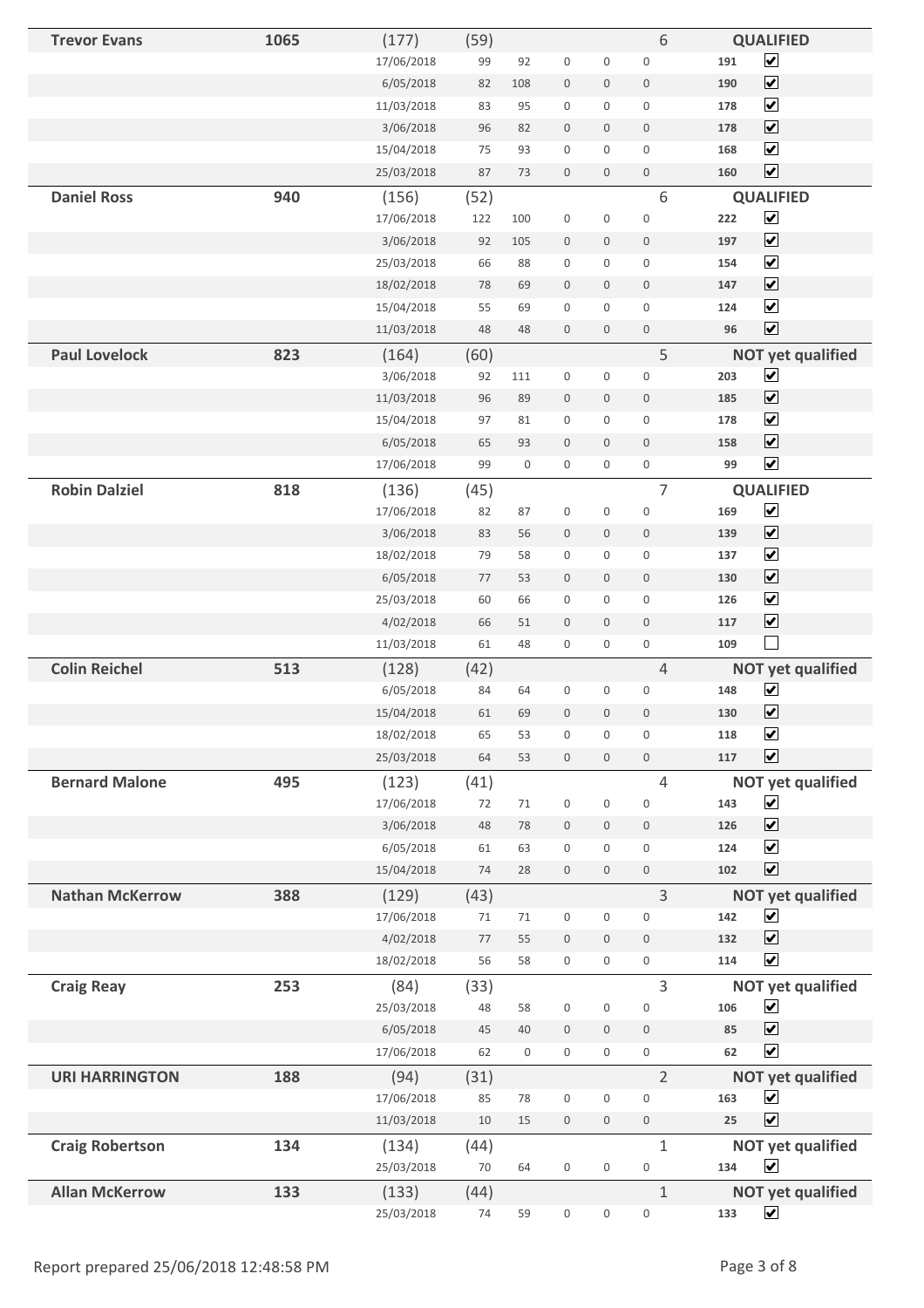| <b>William Henry</b>   | 117              | (117)                  | (39)          |            |                             |                                         | $\mathbf{1}$                            |            | <b>NOT yet qualified</b>                     |
|------------------------|------------------|------------------------|---------------|------------|-----------------------------|-----------------------------------------|-----------------------------------------|------------|----------------------------------------------|
|                        |                  | 4/02/2018              | 43            | 74         | $\boldsymbol{0}$            | $\boldsymbol{0}$                        | $\boldsymbol{0}$                        | 117        | $\blacktriangledown$                         |
| <b>MSR</b>             | <b>Aggregate</b> | (Average)              | (Strike Rate) |            |                             |                                         | scoresheets:                            |            |                                              |
| <b>Mark Firth</b>      | 1592             | (265)                  | (88)          |            |                             |                                         | 7                                       |            | <b>QUALIFIED</b>                             |
|                        |                  | 25/03/2018             | 137           | 137        | $\boldsymbol{0}$            | $\boldsymbol{0}$                        | $\boldsymbol{0}$                        | 274        | $\blacktriangledown$                         |
|                        |                  | 6/05/2018              | 133           | 141        | $\bf 0$                     | $\boldsymbol{0}$                        | $\boldsymbol{0}$                        | 274        | $\overline{\mathbf{v}}$                      |
|                        |                  | 18/02/2018             | 141           | 128        | $\boldsymbol{0}$            | $\mathbf 0$                             | $\mathsf{O}\xspace$                     | 269        | $\overline{\mathbf{v}}$                      |
|                        |                  | 17/06/2018             | 133           | 129        | $\boldsymbol{0}$            | $\mathbf 0$                             | $\boldsymbol{0}$                        | 262        | $\blacktriangledown$                         |
|                        |                  | 4/02/2018              | 138           | 123        | $\boldsymbol{0}$            | $\boldsymbol{0}$                        | $\mathbf 0$                             | 261        | $\overline{\mathbf{v}}$                      |
|                        |                  | 11/03/2018             | 120           | 132        | $\boldsymbol{0}$            | $\mathbf 0$                             | $\mathbf 0$                             | 252        | $\blacktriangledown$                         |
|                        |                  | 15/04/2018             | 129           | 118        | $\boldsymbol{0}$            | 0                                       | $\boldsymbol{0}$                        | 247        | $\Box$                                       |
| <b>Darren Ross</b>     | 1565             | (260)                  | (86)          |            |                             |                                         | $\overline{7}$                          |            | <b>QUALIFIED</b>                             |
|                        |                  | 18/02/2018             | 137           | 135        | $\boldsymbol{0}$            | 0                                       | $\mathsf{O}\xspace$                     | 272        | $\overline{\mathbf{v}}$                      |
|                        |                  | 25/03/2018             | 131           | 133        | $\boldsymbol{0}$            | $\mathbf 0$                             | $\mathbf 0$                             | 264        | $\blacktriangledown$                         |
|                        |                  | 15/04/2018             | 124           | 137        | $\boldsymbol{0}$            | 0                                       | $\mathbf 0$                             | 261        | $\overline{\mathbf{v}}$                      |
|                        |                  | 17/06/2018             | 136           | 125        | $\bf 0$                     | $\boldsymbol{0}$                        | $\bf 0$                                 | 261        | $\overline{\mathbf{v}}$                      |
|                        |                  | 6/05/2018              | 131           | 123        | $\boldsymbol{0}$            | $\boldsymbol{0}$                        | $\boldsymbol{0}$                        | 254        | $\overline{\mathbf{v}}$                      |
|                        |                  | 11/03/2018             | 126           | 127        | $\boldsymbol{0}$            | $\mathbf 0$                             | $\mathbf 0$                             | 253        | $\blacktriangledown$                         |
|                        |                  | 4/02/2018              | 115           | 135        | $\boldsymbol{0}$            | 0                                       | $\mathsf{O}\xspace$                     | 250        | $\Box$                                       |
| <b>Steven McNicoll</b> | 1563             | (260)                  | (86)          |            |                             |                                         | 6                                       |            | <b>QUALIFIED</b>                             |
|                        |                  | 18/02/2018             | 125           | 143        | $\boldsymbol{0}$            | $\boldsymbol{0}$                        | $\boldsymbol{0}$                        | 268        | $\blacktriangledown$                         |
|                        |                  | 17/06/2018             | 130           | 137        | $\bf 0$                     | $\mathbf 0$                             | $\mathbf 0$                             | 267        | $\blacktriangledown$                         |
|                        |                  | 6/05/2018              | 140           | 126        | $\boldsymbol{0}$            | $\mathbf 0$                             | $\mathbf 0$                             | 266        | $\blacktriangledown$                         |
|                        |                  | 11/03/2018             | 135           | 127        | $\boldsymbol{0}$            | $\mathbf 0$                             | $\mathbf 0$                             | 262        | $\blacktriangledown$                         |
|                        |                  | 3/06/2018              | 132           | 130        | $\boldsymbol{0}$            | $\boldsymbol{0}$                        | $\mathbf 0$                             | 262        | $\overline{\mathbf{v}}$                      |
|                        |                  | 4/02/2018              | 119           | 119        | $\boldsymbol{0}$            | $\mathbf 0$                             | $\boldsymbol{0}$                        | 238        | $\overline{\blacktriangledown}$              |
| <b>Norman Sager</b>    | 1484             | (247)                  | (82)          |            |                             |                                         | $8\,$                                   |            | <b>QUALIFIED</b>                             |
|                        |                  | 18/02/2018             | 124           | 134        | 0                           | $\mathbf 0$                             | $\mathbf 0$                             | 258        | $\overline{\mathbf{v}}$                      |
|                        |                  | 3/06/2018              | 119           | 137        | $\boldsymbol{0}$            | $\mathbf 0$                             | $\mathbf 0$                             | 256        | $\blacktriangledown$                         |
|                        |                  | 17/06/2018             | 132           | 123        | $\boldsymbol{0}$            | $\mathbf 0$                             | $\mathsf{O}\xspace$                     | 255        | $\blacktriangledown$<br>$\blacktriangledown$ |
|                        |                  | 25/03/2018             | 123           | 129        | $\boldsymbol{0}$            | $\boldsymbol{0}$                        | $\boldsymbol{0}$                        | 252        | $\blacktriangledown$                         |
|                        |                  | 15/04/2018             | 113           | 125        | $\boldsymbol{0}$            | $\boldsymbol{0}$<br>$\mathsf{O}\xspace$ | $\boldsymbol{0}$                        | 238<br>225 | $\blacktriangledown$                         |
|                        |                  | 6/05/2018<br>4/02/2018 | 108<br>99     | 117<br>101 | $\boldsymbol{0}$<br>$\,0\,$ | 0                                       | $\mathsf{O}\xspace$<br>$\boldsymbol{0}$ | 200        | $\Box$                                       |
|                        |                  | 11/03/2018             | 91            | 99         | $\,0\,$                     | $\mathsf{O}\xspace$                     | $\,0\,$                                 | 190        | $\Box$                                       |
| <b>Paul Jurskis</b>    | 1362             |                        |               |            |                             |                                         | 6                                       |            | <b>QUALIFIED</b>                             |
|                        |                  | (227)<br>18/02/2018    | (75)<br>125   | 132        | $\boldsymbol{0}$            | $\boldsymbol{0}$                        | $\boldsymbol{0}$                        | 257        | $\blacktriangledown$                         |
|                        |                  | 4/02/2018              | 121           | 121        | $\boldsymbol{0}$            | $\boldsymbol{0}$                        | $\,0\,$                                 | 242        | $\blacktriangledown$                         |
|                        |                  | 15/04/2018             | 99            | 124        | $\boldsymbol{0}$            | $\mathsf{O}\xspace$                     | $\boldsymbol{0}$                        | 223        | $\blacktriangledown$                         |
|                        |                  | 6/05/2018              | 110           | 110        | $\boldsymbol{0}$            | $\mathbf 0$                             | $\boldsymbol{0}$                        | 220        | $\blacktriangledown$                         |
|                        |                  | 17/06/2018             | 105           | 107        | $\boldsymbol{0}$            | 0                                       | $\boldsymbol{0}$                        | 212        | $\blacktriangledown$                         |
|                        |                  | 25/03/2018             | 97            | 111        | $\boldsymbol{0}$            | $\mathsf{O}\xspace$                     | $\mathsf{O}$                            | 208        | $\blacktriangledown$                         |
| <b>Gary Young</b>      | 1146             | (229)                  | (76)          |            |                             |                                         | 5                                       |            | <b>NOT yet qualified</b>                     |
|                        |                  | 18/02/2018             | 114           | 126        | $\boldsymbol{0}$            | $\boldsymbol{0}$                        | $\boldsymbol{0}$                        | 240        | $\blacktriangledown$                         |
|                        |                  | 25/03/2018             | 101           | 135        | $\boldsymbol{0}$            | $\mathbf 0$                             | $\,0\,$                                 | 236        | $\blacktriangledown$                         |
|                        |                  | 11/03/2018             | 111           | 115        | $\boldsymbol{0}$            | 0                                       | $\,0\,$                                 | 226        | $\blacktriangledown$                         |
|                        |                  | 4/02/2018              | 96            | 128        | $\boldsymbol{0}$            | $\boldsymbol{0}$                        | $\boldsymbol{0}$                        | 224        | $\blacktriangledown$                         |
|                        |                  | 6/05/2018              | 114           | 106        | $\boldsymbol{0}$            | 0                                       | $\boldsymbol{0}$                        | 220        | $\blacktriangledown$                         |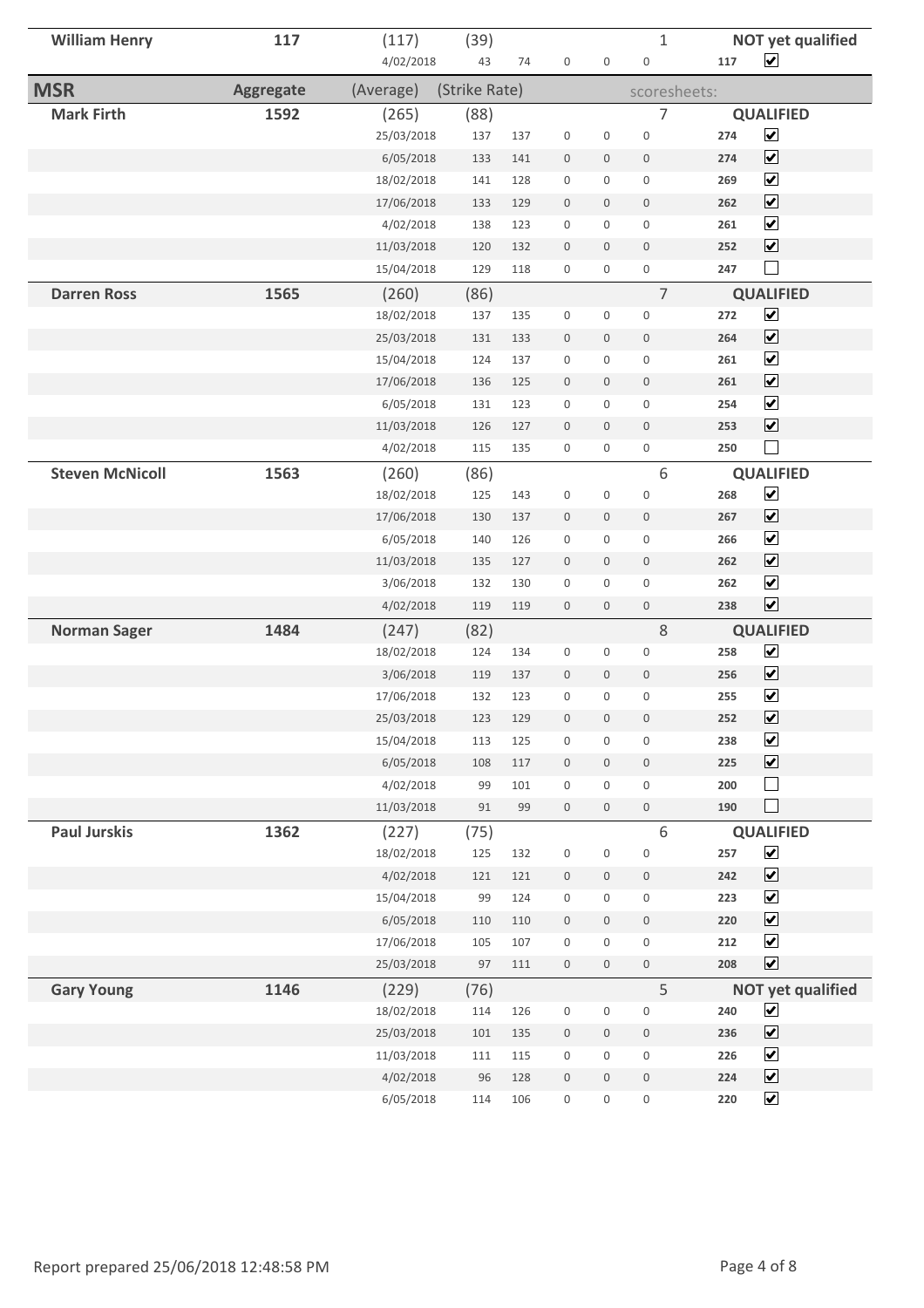| <b>Craig Perry</b>    | 985              | (197)               | (65)          |     |                     |                  | 5                     |     | <b>NOT yet qualified</b>                 |
|-----------------------|------------------|---------------------|---------------|-----|---------------------|------------------|-----------------------|-----|------------------------------------------|
|                       |                  | 18/02/2018          | 97            | 109 | $\boldsymbol{0}$    | 0                | $\boldsymbol{0}$      | 206 | $\blacktriangledown$                     |
|                       |                  | 6/05/2018           | 90            | 111 | $\boldsymbol{0}$    | $\boldsymbol{0}$ | $\boldsymbol{0}$      | 201 | $\overline{\mathbf{v}}$                  |
|                       |                  | 3/06/2018           | 100           | 99  | $\boldsymbol{0}$    | 0                | 0                     | 199 | $\blacktriangledown$                     |
|                       |                  | 11/03/2018          | 88            | 102 | $\boldsymbol{0}$    | 0                | $\boldsymbol{0}$      | 190 | $\boxed{\blacktriangledown}$             |
|                       |                  | 15/04/2018          | 97            | 92  | $\boldsymbol{0}$    | 0                | $\mathsf 0$           | 189 | $\blacktriangledown$                     |
| <b>Neal Walker</b>    | 128              | (128)               | (42)          |     |                     |                  | $\mathbf{1}$          |     | <b>NOT yet qualified</b>                 |
|                       |                  | 25/03/2018          | 70            | 58  | $\boldsymbol{0}$    | 0                | $\boldsymbol{0}$      | 128 | $\blacktriangledown$                     |
| <b>SMC</b>            | <b>Aggregate</b> | (Average)           | (Strike Rate) |     |                     |                  | scoresheets:          |     |                                          |
| <b>Allan Park</b>     | 1505             | (250)               | (83)          |     |                     |                  | 7                     |     | <b>QUALIFIED</b>                         |
|                       |                  | 6/05/2018           | 141           | 135 | $\boldsymbol{0}$    | 0                | $\boldsymbol{0}$      | 276 | $\blacktriangledown$                     |
|                       |                  | 3/06/2018           | 129           | 138 | $\boldsymbol{0}$    | $\mathbf 0$      | $\mathbf 0$           | 267 | $\overline{\mathbf{v}}$                  |
|                       |                  | 15/04/2018          | 126           | 131 | $\mathbf 0$         | 0                | $\mathbf 0$           | 257 | $\blacktriangledown$                     |
|                       |                  | 25/03/2018          | 125           | 126 | $\boldsymbol{0}$    | $\mathbf 0$      | $\boldsymbol{0}$      | 251 | $\overline{\mathbf{v}}$                  |
|                       |                  | 4/02/2018           | 124           | 122 | $\boldsymbol{0}$    | 0                | $\boldsymbol{0}$      | 246 | $\overline{\mathbf{v}}$                  |
|                       |                  | 11/03/2018          | 98            | 110 | $\mathbf 0$         | $\mathbf 0$      | $\boldsymbol{0}$      | 208 | $\overline{\mathbf{v}}$                  |
|                       |                  | 18/02/2018          | 123           | 0   | $\boldsymbol{0}$    | 0                | 0                     | 123 | $\Box$                                   |
| <b>Rod Shorten</b>    | 683              | (227)               | (75)          |     |                     |                  | 3                     |     | <b>NOT yet qualified</b>                 |
|                       |                  | 4/02/2018           | 110           | 132 | $\boldsymbol{0}$    | 0                | 0                     | 242 | $\blacktriangledown$                     |
|                       |                  | 6/05/2018           | 114           | 108 | $\boldsymbol{0}$    | $\boldsymbol{0}$ | $\mathbb O$           | 222 | $\blacktriangledown$                     |
|                       |                  | 11/03/2018          | 92            | 127 | $\mathbf 0$         | 0                | 0                     | 219 | $\overline{\mathbf{v}}$                  |
| <b>Bernard Malone</b> | 232              | (232)               | (77)          |     |                     |                  | $\mathbf{1}$          |     | <b>NOT yet qualified</b>                 |
|                       |                  | 18/02/2018          | 109           | 123 | 0                   | 0                | $\boldsymbol{0}$      | 232 | $\overline{\mathbf{v}}$                  |
| HC                    | <b>Aggregate</b> | (Average)           | (Strike Rate) |     |                     |                  | scoresheets:          |     |                                          |
| <b>Micheal McRae</b>  | 1632             | (272)               | (90)          |     |                     |                  | 8                     |     | <b>QUALIFIED</b>                         |
|                       |                  | 3/06/2018           | 140           | 144 | $\boldsymbol{0}$    | 0                | $\mathbf 0$           | 284 | $\blacktriangledown$                     |
|                       |                  | 18/02/2018          | 142           | 139 | $\mathbf 0$         | $\mathbf 0$      | $\mathbf 0$           | 281 | $\blacktriangledown$                     |
|                       |                  | 25/03/2018          | 132           | 142 | $\mathbf 0$         | 0                | $\mathbf 0$           | 274 | $\blacktriangledown$                     |
|                       |                  | 17/06/2018          | 142           | 124 | $\mathbf{0}$        | $\mathbf 0$      | $\boldsymbol{0}$      | 266 | $\blacktriangledown$                     |
|                       |                  | 4/02/2018           | 125           | 140 | $\mathbf 0$         | 0                | $\mathbf 0$           | 265 | $\blacktriangledown$                     |
|                       |                  | 6/05/2018           | 129           | 133 | 0                   | 0                | 0                     | 262 | $\blacktriangledown$                     |
|                       |                  | 15/04/2018          | 123           | 130 | $\boldsymbol{0}$    | 0                | 0                     | 253 | $\vert \ \ \vert$                        |
|                       |                  | 11/03/2018          | 114           | 138 | $\mathsf{O}\xspace$ | $\boldsymbol{0}$ | $\,0\,$               | 252 | $\Box$                                   |
| <b>Colin Keene</b>    | 1596             | (266)               | (88)          |     |                     |                  | 8                     |     | <b>QUALIFIED</b>                         |
|                       |                  | 15/04/2018          | 139           | 148 | $\boldsymbol{0}$    | 0                | $\boldsymbol{0}$      | 287 | $\blacktriangledown$                     |
|                       |                  | 3/06/2018           | 134           | 136 | $\boldsymbol{0}$    | $\boldsymbol{0}$ | $\boldsymbol{0}$      | 270 | $\blacktriangledown$                     |
|                       |                  | 25/03/2018          | 126           | 140 | $\boldsymbol{0}$    | 0                | $\boldsymbol{0}$      | 266 | $\blacktriangledown$                     |
|                       |                  | 17/06/2018          | 134           | 129 | $\mathbf 0$         | 0                | $\boldsymbol{0}$      | 263 | $\blacktriangledown$                     |
|                       |                  | 18/02/2018          | 133           | 127 | $\mathsf{O}\xspace$ | 0                | $\mathsf{O}\xspace$   | 260 | $\blacktriangledown$                     |
|                       |                  | 4/02/2018           | 117           | 133 | $\mathbf 0$         | 0                | $\mathbf 0$           | 250 | $\blacktriangledown$                     |
|                       |                  |                     |               |     |                     |                  |                       | 247 | $\Box$                                   |
|                       |                  | 6/05/2018           | 122           | 125 | $\boldsymbol{0}$    | 0                | $\boldsymbol{0}$      |     |                                          |
|                       |                  | 11/03/2018          | 111           | 122 | $\boldsymbol{0}$    | $\mathbf 0$      | $\boldsymbol{0}$      | 233 | $\Box$                                   |
|                       |                  |                     |               |     |                     |                  |                       |     |                                          |
| <b>Craig Forbes</b>   | 1466             | (244)<br>15/04/2018 | (81)<br>134   | 127 | $\boldsymbol{0}$    | 0                | 6<br>$\boldsymbol{0}$ | 261 | <b>QUALIFIED</b><br>$\blacktriangledown$ |
|                       |                  | 18/02/2018          | 130           | 126 | $\boldsymbol{0}$    | 0                | $\boldsymbol{0}$      | 256 | $\blacktriangledown$                     |
|                       |                  | 3/06/2018           | 129           | 126 | $\boldsymbol{0}$    | 0                | 0                     | 255 | $\blacktriangledown$                     |
|                       |                  | 25/03/2018          | 128           | 118 | $\boldsymbol{0}$    | $\boldsymbol{0}$ | $\mathsf{O}$          | 246 | $\blacktriangledown$                     |
|                       |                  | 11/03/2018          | 99            | 132 | $\boldsymbol{0}$    | 0                | $\boldsymbol{0}$      | 231 | $\blacktriangledown$                     |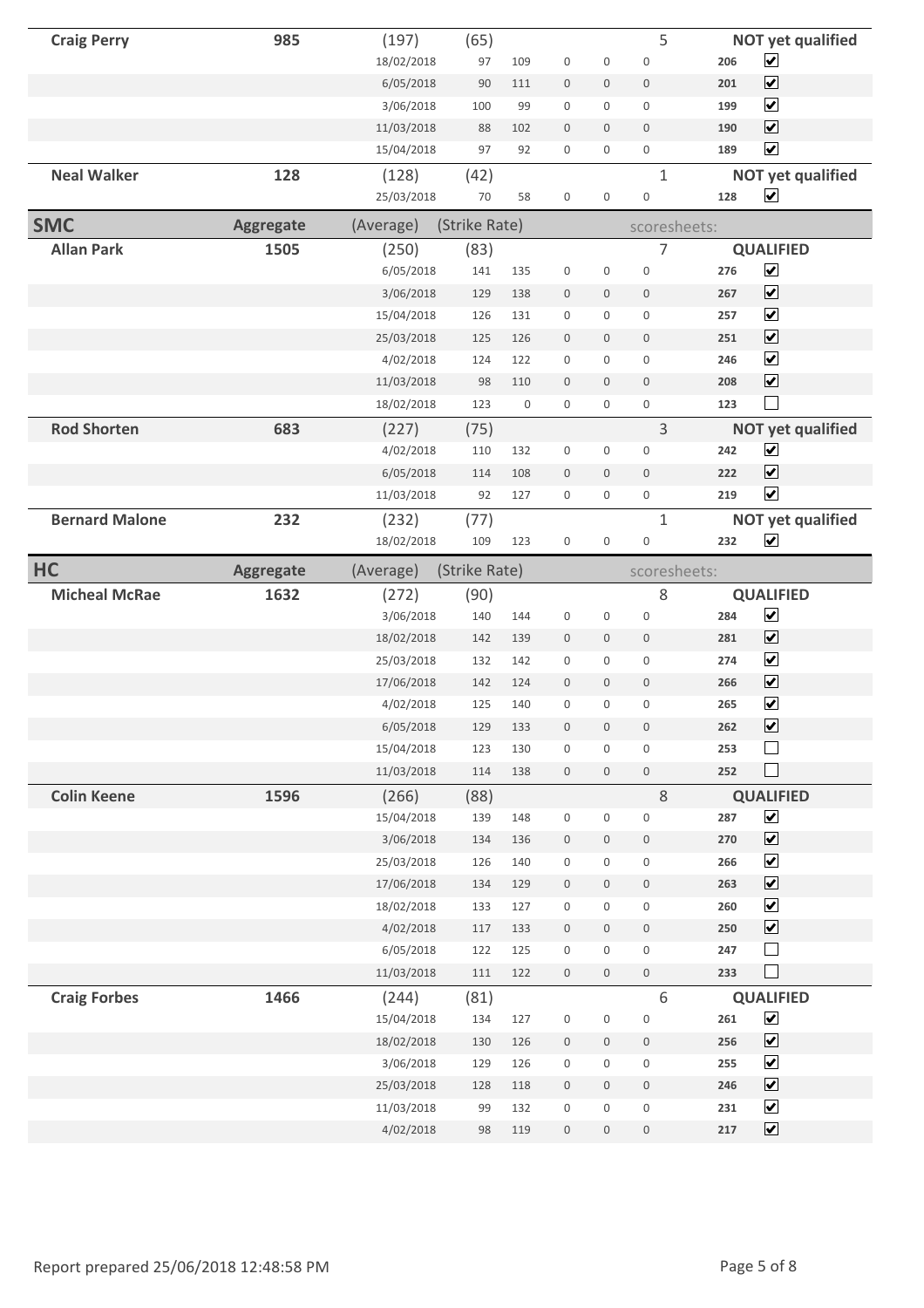| <b>Stephen Bruce</b>    | 1409 | (234)      | (78) |                  |                  |                     | 6                   | <b>QUALIFIED</b>                       |
|-------------------------|------|------------|------|------------------|------------------|---------------------|---------------------|----------------------------------------|
|                         |      | 3/06/2018  | 128  | 127              | $\boldsymbol{0}$ | $\boldsymbol{0}$    | $\boldsymbol{0}$    | $\overline{\mathbf{v}}$<br>255         |
|                         |      | 11/03/2018 | 127  | 127              | $\boldsymbol{0}$ | $\boldsymbol{0}$    | $\boldsymbol{0}$    | $\overline{\mathbf{v}}$<br>254         |
|                         |      | 17/06/2018 | 125  | 124              | $\boldsymbol{0}$ | $\mathbf 0$         | $\boldsymbol{0}$    | $\overline{\mathbf{v}}$<br>249         |
|                         |      | 15/04/2018 | 120  | 111              | $\boldsymbol{0}$ | $\mathbf 0$         | $\boldsymbol{0}$    | $\boxed{\blacktriangledown}$<br>231    |
|                         |      | 25/03/2018 | 101  | 114              | $\boldsymbol{0}$ | 0                   | $\boldsymbol{0}$    | $\overline{\mathbf{v}}$<br>215         |
|                         |      | 4/02/2018  | 91   | 114              | $\boldsymbol{0}$ | $\mathbf 0$         | $\boldsymbol{0}$    | $\boxed{\blacktriangledown}$<br>205    |
| <b>Paul Faux</b>        | 1255 | (209)      | (69) |                  |                  |                     | 7                   | <b>QUALIFIED</b>                       |
|                         |      | 25/03/2018 | 115  | 110              | $\boldsymbol{0}$ | $\boldsymbol{0}$    | $\boldsymbol{0}$    | $\overline{\mathbf{v}}$<br>225         |
|                         |      | 17/06/2018 | 111  | 108              | $\boldsymbol{0}$ | $\boldsymbol{0}$    | $\bf 0$             | $\overline{\blacktriangledown}$<br>219 |
|                         |      | 6/05/2018  | 107  | 109              | $\boldsymbol{0}$ | $\mathbf 0$         | $\mathbf{0}$        | $\overline{\mathbf{v}}$<br>216         |
|                         |      | 18/02/2018 | 101  | 103              | $\boldsymbol{0}$ | $\mathbf 0$         | $\mathbf 0$         | $\overline{\mathbf{v}}$<br>204         |
|                         |      | 15/04/2018 | 102  | 97               | $\boldsymbol{0}$ | 0                   | $\boldsymbol{0}$    | $\overline{\mathbf{v}}$<br>199         |
|                         |      | 4/02/2018  | 88   | 104              | $\boldsymbol{0}$ | $\mathbf 0$         | $\boldsymbol{0}$    | $\overline{\mathbf{v}}$<br>192         |
|                         |      | 3/06/2018  | 90   | 101              | $\boldsymbol{0}$ | $\boldsymbol{0}$    | $\boldsymbol{0}$    | $\vert \ \ \vert$<br>191               |
| <b>GREG RAWLINSON</b>   | 1207 | (241)      | (80) |                  |                  |                     | 5                   | <b>NOT yet qualified</b>               |
|                         |      | 17/06/2018 | 135  | 137              | $\boldsymbol{0}$ | 0                   | $\boldsymbol{0}$    | $\blacktriangledown$<br>272            |
|                         |      | 3/06/2018  | 135  | 136              | $\boldsymbol{0}$ | $\boldsymbol{0}$    | $\boldsymbol{0}$    | $\overline{\mathbf{v}}$<br>271         |
|                         |      | 25/03/2018 | 110  | 130              | $\boldsymbol{0}$ | 0                   | $\boldsymbol{0}$    | $\overline{\mathbf{v}}$<br>240         |
|                         |      | 15/04/2018 | 110  | 106              | $\boldsymbol{0}$ | $\boldsymbol{0}$    | $\boldsymbol{0}$    | $\blacktriangledown$<br>216            |
|                         |      | 11/03/2018 | 104  | 104              | $\boldsymbol{0}$ | $\mathbf 0$         | $\boldsymbol{0}$    | $\blacktriangledown$<br>208            |
| <b>James Cooze</b>      | 796  | (265)      | (88) |                  |                  |                     | 3                   | <b>NOT yet qualified</b>               |
|                         |      | 6/05/2018  | 135  | 135              | $\boldsymbol{0}$ | $\boldsymbol{0}$    | $\boldsymbol{0}$    | $\blacktriangledown$<br>270            |
|                         |      | 17/06/2018 | 129  | 139              | $\boldsymbol{0}$ | $\mathbf 0$         | $\boldsymbol{0}$    | $\overline{\blacktriangledown}$<br>268 |
|                         |      | 25/03/2018 | 131  | 127              | $\boldsymbol{0}$ | 0                   | $\boldsymbol{0}$    | $\overline{\mathbf{v}}$<br>258         |
| <b>Eric Kruger</b>      | 607  | (151)      | (80) |                  |                  |                     | 4                   | <b>NOT yet qualified</b>               |
|                         |      | 18/02/2018 | 142  | 112              | $\boldsymbol{0}$ | $\boldsymbol{0}$    | $\boldsymbol{0}$    | $\blacktriangledown$<br>254            |
|                         |      | 15/04/2018 | 132  | $\boldsymbol{0}$ | $\boldsymbol{0}$ | $\boldsymbol{0}$    | $\boldsymbol{0}$    | $\blacktriangledown$<br>132            |
|                         |      | 11/03/2018 | 120  | $\boldsymbol{0}$ | $\boldsymbol{0}$ | $\boldsymbol{0}$    | $\boldsymbol{0}$    | $\blacktriangledown$<br>120            |
|                         |      | 4/02/2018  | 101  | $\boldsymbol{0}$ | $\boldsymbol{0}$ | $\boldsymbol{0}$    | $\boldsymbol{0}$    | $\overline{\mathbf{v}}$<br>101         |
| <b>Pete Gabriel</b>     | 474  | (158)      | (79) |                  |                  |                     | 3                   | <b>NOT yet qualified</b>               |
|                         |      | 18/02/2018 | 121  | 133              | $\boldsymbol{0}$ | 0                   | $\boldsymbol{0}$    | $\blacktriangledown$<br>254            |
|                         |      | 4/02/2018  | 113  | $\mathbf 0$      | $\boldsymbol{0}$ | $\mathbf{0}$        | $\mathbf 0$         | $\overline{\mathbf{v}}$<br>113         |
|                         |      | 11/03/2018 | 107  | $\boldsymbol{0}$ | $\boldsymbol{0}$ | 0                   | $\boldsymbol{0}$    | $\blacktriangledown$<br>107            |
| <b>SCOTT DAVIS</b>      | 454  | (227)      | (75) |                  |                  |                     | $\overline{2}$      | <b>NOT yet qualified</b>               |
|                         |      | 18/02/2018 | 115  | 137              | $\boldsymbol{0}$ | $\boldsymbol{0}$    | $\mathbf 0$         | $\blacktriangledown$<br>252            |
|                         |      | 4/02/2018  | 111  | 91               | $\boldsymbol{0}$ | $\mathbf 0$         | $\boldsymbol{0}$    | $\overline{\mathbf{v}}$<br>202         |
| <b>Damien Nicholl</b>   | 443  | (221)      | (73) |                  |                  |                     | $\overline{2}$      | <b>NOT yet qualified</b>               |
|                         |      | 3/06/2018  | 115  | 123              | $\boldsymbol{0}$ | $\mathsf 0$         | $\boldsymbol{0}$    | $\blacktriangledown$<br>238            |
|                         |      | 6/05/2018  | 105  | 100              | $\mathbf 0$      | $\mathbf 0$         | $\boldsymbol{0}$    | $\overline{\mathbf{v}}$<br>205         |
| <b>Ryan Drosd</b>       | 369  | (184)      | (61) |                  |                  |                     | $\overline{2}$      | <b>NOT yet qualified</b>               |
|                         |      | 6/05/2018  | 90   | 97               | $\boldsymbol{0}$ | $\mathbf 0$         | $\mathsf 0$         | $\blacktriangledown$<br>187            |
|                         |      | 25/03/2018 | 93   | 89               | $\boldsymbol{0}$ | $\boldsymbol{0}$    | $\,0\,$             | $\overline{\mathbf{v}}$<br>182         |
| <b>Craig Robertson</b>  | 269  | (269)      | (89) |                  |                  |                     | $\mathbf{1}$        | <b>NOT yet qualified</b>               |
|                         |      | 17/06/2018 | 132  | 137              | $\boldsymbol{0}$ | $\boldsymbol{0}$    | $\mathsf{O}\xspace$ | $\blacktriangledown$<br>269            |
| <b>Ashley Smith</b>     | 247  | (247)      | (82) |                  |                  |                     | $\mathbf{1}$        | <b>NOT yet qualified</b>               |
|                         |      | 6/05/2018  | 130  | 117              | $\boldsymbol{0}$ | $\mathsf{O}\xspace$ | $\boldsymbol{0}$    | $\blacktriangledown$<br>247            |
| <b>Mathew Wilkin</b>    | 214  | (214)      | (71) |                  |                  |                     | $\mathbf{1}$        | <b>NOT yet qualified</b>               |
|                         |      | 17/06/2018 | 105  | 109              | $\boldsymbol{0}$ | $\boldsymbol{0}$    | $\mathsf{O}\xspace$ | $\blacktriangledown$<br>214            |
| <b>Michael McCartin</b> | 191  | (191)      | (63) |                  |                  |                     | $\mathbf{1}$        | <b>NOT yet qualified</b>               |
|                         |      | 18/02/2018 | 89   | 102              | $\boldsymbol{0}$ | $\boldsymbol{0}$    | $\boldsymbol{0}$    | $\blacktriangledown$<br>191            |
| <b>Matthew Lewis</b>    | 124  | (124)      | (82) |                  |                  |                     | 1                   | <b>NOT yet qualified</b>               |
|                         |      | 25/03/2018 | 124  | $\boldsymbol{0}$ | 0                | $\boldsymbol{0}$    | 0                   | $\blacktriangledown$<br>124            |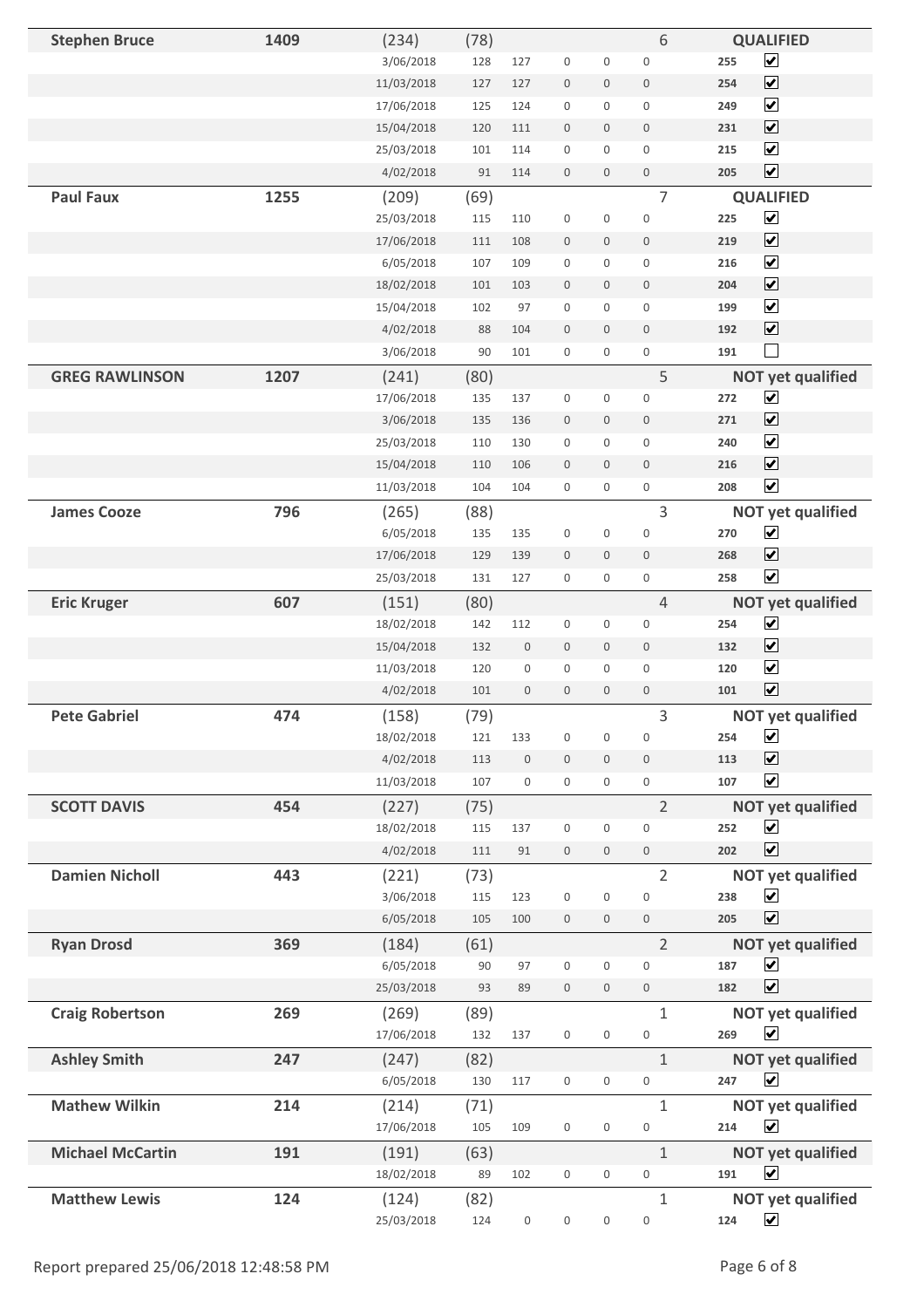| <b>FHC</b>               | <b>Aggregate</b> | (Average)               | (Strike Rate) |                  |                  |                     | scoresheets:        |            |                                              |
|--------------------------|------------------|-------------------------|---------------|------------------|------------------|---------------------|---------------------|------------|----------------------------------------------|
| <b>Julie Evans</b>       | 1522             | (253)                   | (84)          |                  |                  |                     | 6                   |            | <b>QUALIFIED</b>                             |
|                          |                  | 17/06/2018              | 141           | 138              | $\boldsymbol{0}$ | 0                   | $\boldsymbol{0}$    | 279        | $\blacktriangledown$                         |
|                          |                  | 3/06/2018               | 128           | 140              | $\boldsymbol{0}$ | $\mathsf{O}\xspace$ | $\mathbb O$         | 268        | $\overline{\mathbf{v}}$                      |
|                          |                  | 25/03/2018              | 117           | 135              | $\boldsymbol{0}$ | $\mathbf 0$         | $\overline{0}$      | 252        | $\overline{\mathbf{v}}$                      |
|                          |                  | 6/05/2018               | 128           | 121              | $\boldsymbol{0}$ | $\mathbf 0$         | $\mathbf 0$         | 249        | $\overline{\blacktriangledown}$              |
|                          |                  | 11/03/2018              | 120           | 125              | $\boldsymbol{0}$ | 0                   | $\mathsf 0$         | 245        | $\overline{\mathbf{v}}$                      |
|                          |                  | 15/04/2018              | 114           | 115              | $\boldsymbol{0}$ | $\boldsymbol{0}$    | $\mathbb O$         | 229        | $\blacktriangledown$                         |
| <b>Donna Gilroy</b>      | 749              | (249)                   | (83)          |                  |                  |                     | 3                   |            | <b>NOT yet qualified</b>                     |
|                          |                  | 17/06/2018              | 143           | 138              | $\boldsymbol{0}$ | $\mathbf 0$         | $\boldsymbol{0}$    | 281        | $\overline{\mathbf{v}}$                      |
|                          |                  | 3/06/2018               | 131           | 124              | $\boldsymbol{0}$ | $\mathbf 0$         | $\mathbf 0$         | 255        | $\overline{\mathbf{v}}$                      |
|                          |                  | 18/02/2018              | 105           | 108              | $\boldsymbol{0}$ | $\boldsymbol{0}$    | $\boldsymbol{0}$    | 213        | $\blacktriangledown$                         |
| <b>Yolandie Goodyear</b> | 530              | (132)                   | (70)          |                  |                  |                     | 4                   |            | <b>NOT yet qualified</b>                     |
|                          |                  | 18/02/2018              | 115           | 97               | $\boldsymbol{0}$ | $\mathsf{O}\xspace$ | $\boldsymbol{0}$    | 212        | $\blacktriangledown$                         |
|                          |                  | 15/04/2018              | $\mathbf 0$   | 112              | $\boldsymbol{0}$ | $\mathbf 0$         | $\mathbf 0$         | 112        | $\blacktriangleright$                        |
|                          |                  | 4/02/2018               | 104           | $\boldsymbol{0}$ | $\boldsymbol{0}$ | 0                   | $\mathsf 0$         | 104        | $\overline{\mathbf{v}}$                      |
|                          |                  | 11/03/2018              | 102           | $\boldsymbol{0}$ | $\boldsymbol{0}$ | $\boldsymbol{0}$    | $\boldsymbol{0}$    | 102        | $\overline{\mathbf{v}}$                      |
| <b>MBR</b>               | <b>Aggregate</b> | (Average)               | (Strike Rate) |                  |                  |                     | scoresheets:        |            |                                              |
| <b>Blaine Scarr</b>      | 1611             | (268)                   | (89)          |                  |                  |                     | 6                   |            | <b>QUALIFIED</b>                             |
|                          |                  | 15/04/2018              | 141           | 142              | $\boldsymbol{0}$ | $\boldsymbol{0}$    | $\mathbf 0$         | 283        | $\blacktriangledown$                         |
|                          |                  | 6/05/2018               | 139           | 142              | $\boldsymbol{0}$ | $\mathbf 0$         | $\mathbb O$         | 281        | $\blacktriangledown$                         |
|                          |                  | 18/02/2018              | 135           | 142              | $\boldsymbol{0}$ | 0                   | $\mathsf 0$         | 277        | $\overline{\mathbf{v}}$                      |
|                          |                  | 4/02/2018               | 126           | 132              | $\boldsymbol{0}$ | $\mathbf 0$         | $\mathbf 0$         | 258        | $\overline{\mathbf{v}}$                      |
|                          |                  | 11/03/2018              | 127           | 129              | $\boldsymbol{0}$ | $\mathsf 0$         | $\mathbf 0$         | 256        | $\blacktriangledown$                         |
|                          |                  |                         |               |                  |                  |                     |                     |            | $\overline{\mathbf{v}}$                      |
|                          |                  | 25/03/2018              | 127           | 129              | $\boldsymbol{0}$ | $\boldsymbol{0}$    | $\boldsymbol{0}$    | 256        |                                              |
| <b>MBO</b>               | <b>Aggregate</b> | (Average)               | (Strike Rate) |                  |                  |                     | scoresheets:        |            |                                              |
| <b>Jason Sutton</b>      | 1496             | (249)                   | (83)          |                  |                  |                     | 6                   |            | <b>QUALIFIED</b>                             |
|                          |                  | 18/02/2018              | 136           | 140              | $\boldsymbol{0}$ | $\boldsymbol{0}$    | $\boldsymbol{0}$    | 276        | $\blacktriangledown$                         |
|                          |                  | 11/03/2018              | 113           | 142              | $\boldsymbol{0}$ | $\mathbf 0$         | $\boldsymbol{0}$    | 255        | $\overline{\blacktriangledown}$              |
|                          |                  | 25/03/2018              | 115           | 131              | $\boldsymbol{0}$ | 0                   | $\boldsymbol{0}$    | 246        | $\blacktriangledown$                         |
|                          |                  | 6/05/2018               | 113           | 133              | 0                | $\mathbf 0$         | 0                   | 246        | $\blacktriangledown$                         |
|                          |                  | 15/04/2018              | 106           | 131              | $\boldsymbol{0}$ | 0                   | $\boldsymbol{0}$    | 237        | $\blacktriangledown$                         |
|                          |                  | 4/02/2018               | 103           | 133              | $\boldsymbol{0}$ | $\mathbf 0$         | $\,0\,$             | 236        | $\blacktriangledown$                         |
| <b>Josh Radoll</b>       | 1160             | (232)                   | (85)          |                  |                  |                     | 5                   |            | <b>NOT yet qualified</b>                     |
|                          |                  | 4/02/2018               | 136           | 142              | $\boldsymbol{0}$ | 0                   | $\boldsymbol{0}$    | 278        | $\blacktriangledown$                         |
|                          |                  | 17/06/2018              | 121           | 136              | $\boldsymbol{0}$ | $\boldsymbol{0}$    | $\boldsymbol{0}$    | 257        | $\blacktriangledown$                         |
|                          |                  | 18/02/2018              | 117           | 139              | $\boldsymbol{0}$ | 0                   | $\boldsymbol{0}$    | 256        | $\blacktriangledown$                         |
|                          |                  | 15/04/2018              | 119           | 133              | $\boldsymbol{0}$ | $\boldsymbol{0}$    | $\boldsymbol{0}$    | 252        | $\blacktriangledown$                         |
|                          |                  | 11/03/2018              | 117           | $\boldsymbol{0}$ | $\boldsymbol{0}$ | 0                   | $\boldsymbol{0}$    | 117        | $\blacktriangledown$                         |
| <b>Michael Firth</b>     | 796              | (199)                   | (88)          |                  |                  |                     | $\overline{4}$      |            | <b>NOT yet qualified</b>                     |
|                          |                  | 17/06/2018              | 137           | 136              | $\boldsymbol{0}$ | $\boldsymbol{0}$    | $\boldsymbol{0}$    | 273        | $\blacktriangledown$                         |
|                          |                  | 11/03/2018              | 136           | 130              | $\boldsymbol{0}$ | $\boldsymbol{0}$    | $\boldsymbol{0}$    | 266        | $\blacktriangledown$                         |
|                          |                  | 6/05/2018               | 137           | $\boldsymbol{0}$ | $\boldsymbol{0}$ | 0                   | $\mathsf 0$         | 137        | $\blacktriangledown$                         |
|                          |                  | 15/04/2018              | 120           | $\boldsymbol{0}$ | $\boldsymbol{0}$ | $\boldsymbol{0}$    | $\mathsf{O}\xspace$ | 120        | $\blacktriangledown$                         |
| <b>Robert Scott</b>      | 755              | (188)                   | (71)          |                  |                  |                     | $\overline{4}$      |            | <b>NOT yet qualified</b>                     |
|                          |                  | 25/03/2018              | 118           | 104              | $\boldsymbol{0}$ | 0                   | $\boldsymbol{0}$    | 222        | $\blacktriangledown$                         |
|                          |                  | 18/02/2018              | 102           | 113              | $\boldsymbol{0}$ | 0                   | $\,0\,$             | 215        | $\blacktriangledown$                         |
|                          |                  | 11/03/2018<br>6/05/2018 | 91            | 114              | $\boldsymbol{0}$ | 0                   | $\mathsf{O}\xspace$ | 205<br>113 | $\blacktriangledown$<br>$\blacktriangledown$ |